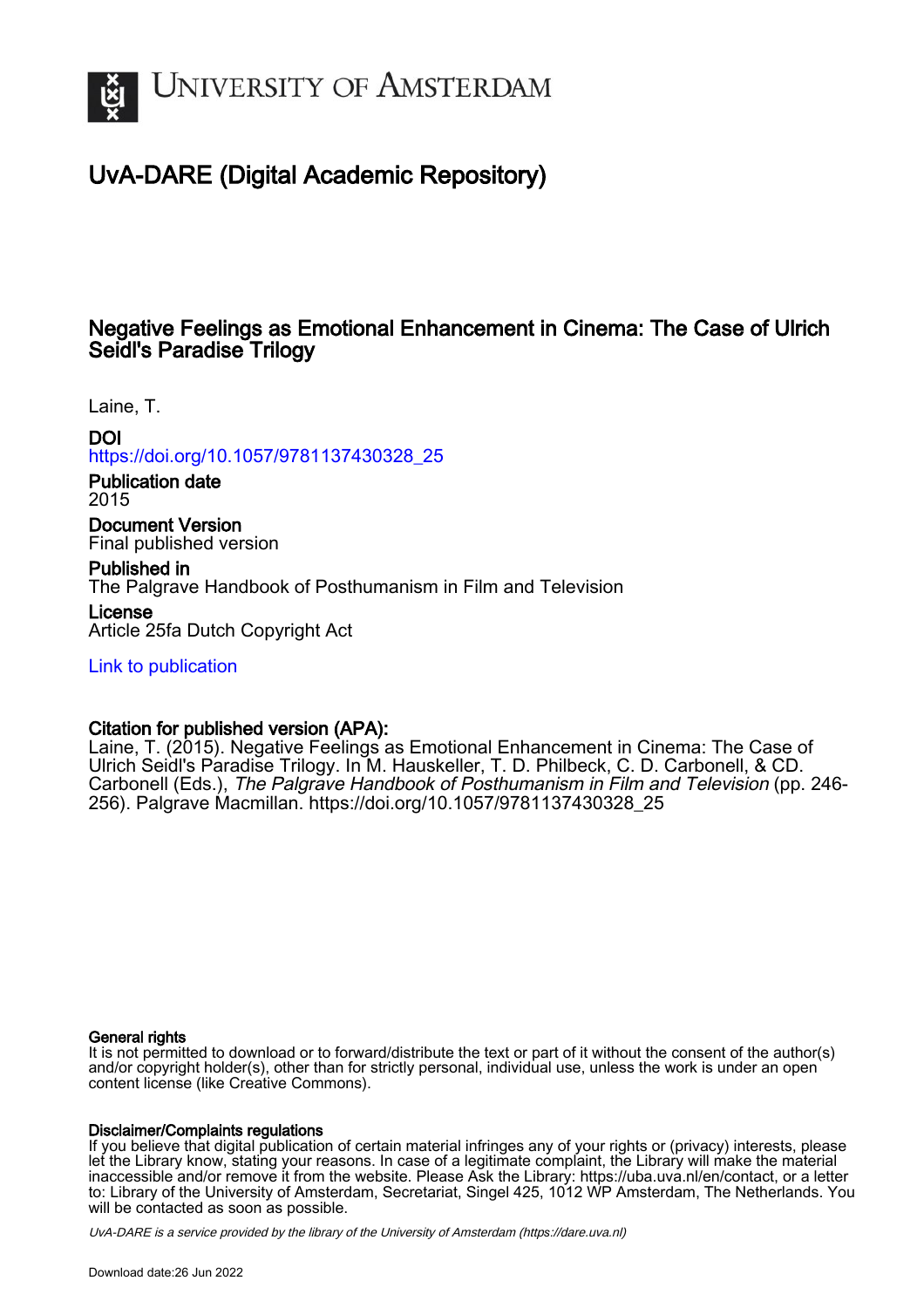# 25 Negative Feelings as Emotional Enhancement in Cinema: The Case of Ulrich Seidl's *Paradise* Trilogy

*Tarja Laine*

A debate has emerged in posthumanist discourse about pharmaceutical mood enhancers such as Prozac to modify human nature. One side in the debate views such modification as the permanent enhancement of our human emotional makeup, aiming at the elimination of undesirable feelings by the unrestrained use of biotechnology that would take us further from our animal nature. This side of the debate is based on a technological concept of posthumanism, or 'transhumanism'. It is a discourse which is dedicated to the enhancement of our human capacities, physical, cognitive and emotional, by means of advanced biotechnology and cybernetics. According to this school of thought, the transhuman is achieved by searching for escape from the physical entrapment of our material body by means of technological modifications of human biological constraints. In his 'Cyborg 1.0'. Kevin Warwick writes, for instance, that his plan is 'to become one with his computer' and to evolve via chip implants into a superintelligent machine (Warwick 2000). In this mindset transhumanism is associated 'with a kind of triumphant disembodiment' as Cary Wolfe puts it (Wolfe 2010, xv).

Similarly, in his 'Why I Want to Be Posthuman When I Grow Up', Nick Bostrom writes that biomedical interventions may increase our capacity to enjoy life by reducing unconstructed negative feelings, such as hate and contempt; by eliminating irrational fears; and also by creating new psychological states that our 'unimproved' neurological machinery is unable to experience. Speaking of 'posthumanly happy beings', Bostrom argues that:

*One dimension of emotional capacity that we can imagine enhanced is subjective well-being and its various flavours: joy, comfort, sensual pleasures, fun, positive interest and excitement. [* ... *] There are more mental states and emotions that could be experienced with posthuman emotional faculties than with human ones.*

(Bostrom 2010, 120)

One obvious objection to this line of reasoning is that surely one cannot survive without experiencing negative feelings. For instance, fear is a primary emotion that directs our attention to relevant details of the dangerous situation that are imperative to our assessment to its possible evolvement. To this objection,

law. All rights reserved. May not be reproduced in any form without permission from the publisher, except fair uses permitted under U.S. or applicable copyright law. applicable copyright  $\overline{\mathbf{a}}$  $_{\rm 5}^{\rm 5}.$ under permitted uses except fair publisher, permission from the any form without  $\mathbf{m}$ Macmillan.<br>not be reproduced Copyright 2015. Palgrave Macmillan. pyright 2015. Palgrave<br>1 rights reserved. May Яä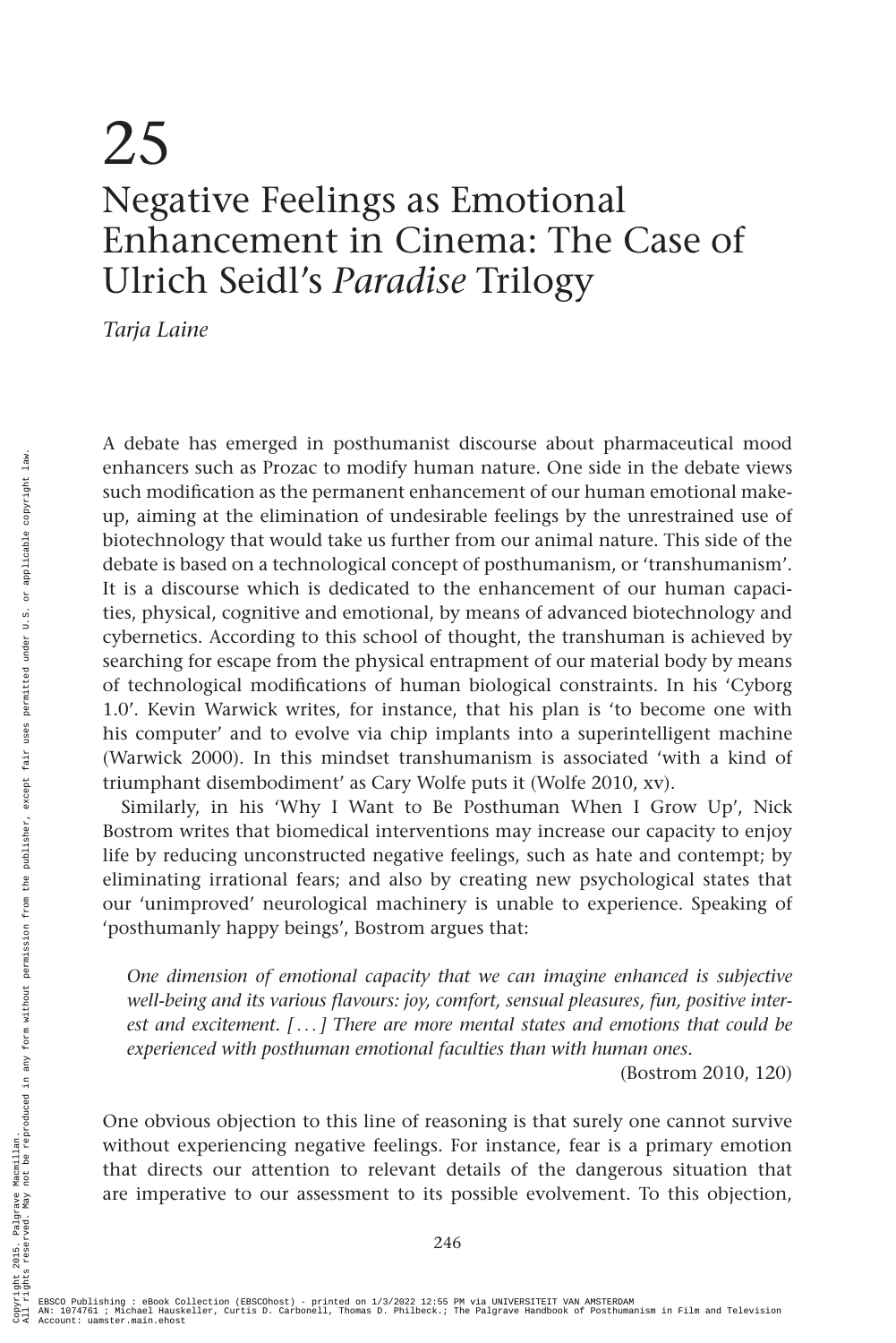Bostrom might reply that we can still experience negative emotions when these emotions are truly justified by the occasion and therefore constructive. Another objection that can be raised is that negative emotions are important because they give meaning to moral values, often helping us in our ethical or spiritual growth. In answer to this objection, Bostrom claims the following, albeit without any critical analysis of how this could be achieved:

*A posthuman could also be able to grow as a person in moral and spiritual dimensions without those extrinsic spurs that are sometimes necessary to affect such growth in humans. The ability to spontaneously develop in these dimensions could be seen as an aspect of emotional capacity.*

(Bostrom 2010, 132)

Yet there are also opponents in this debate, who view the emotional enhancement described by Bostrom as a loss of humanness that would take us closer to a 'robotic state' (Wilson & Haslam 2009, 248). It is among them that the demise of emotional vitality in human life, resulting from pharmaceutical mood enhancers, is envisaged, leading to an emotionally safe landscape without the extremes of joy and distress. This chapter too argues that the reduction of negative feelings would not result in enhanced emotional capacity, because such feelings have important ethical dimensions. This is the reason why we regularly seek out negative experiences, for instance by watching emotionally unpleasant films, such as *Salò, or the 120 Days of Sodom* (Pasolini, 1975). Our negative responses to films of this kind challenge us intellectually, emotionally and morally, giving rise to what can be called the ethics of 'response-ability'. This depends on embodied experience and interconnected human reality, not on transhumanist ideals of physical perfectibility, rationality and self-regulative agency.

True, negative feelings, such as shame, guilt and disgust, are emotions one often wants to discard rather than to cherish. But it would be a poor emotional life without these emotions, a state of affective poverty with regard to our understanding of ourselves and our relationships with others. Cinema, too, can provide us with enhancement of such understanding, because films often produce affective–aesthetic experiences from a self-reflective viewing position. This emotional enhancement is intentionally present for us in the way the film directs itself towards our own sentient bodies as 'vibrant matter' (Bennett 2010). I propose to consider cinema vibrant matter insofar as films have agency, efficacy and vitality. Films can do things, produce effects and affects, as well as alter experience. They can result in an enrichment of our emotional–ethical capacity, thereby functioning as emotional enhancers in their own right.

This chapter analyses Ulrich Seidl's *Paradise* trilogy, consisting of three separate but inextricably intertwined films, *Love*, *Faith* and *Hope* (2012–2013), as aiming at emotional enhancement. Seidl's trilogy lends itself particularly well for posthumanist interpretation; not only because of its vibrant quality, but even more in the way in which it presents embodied facts of existence as themes on which all emotions and the ethics of response-ability are grounded. My approach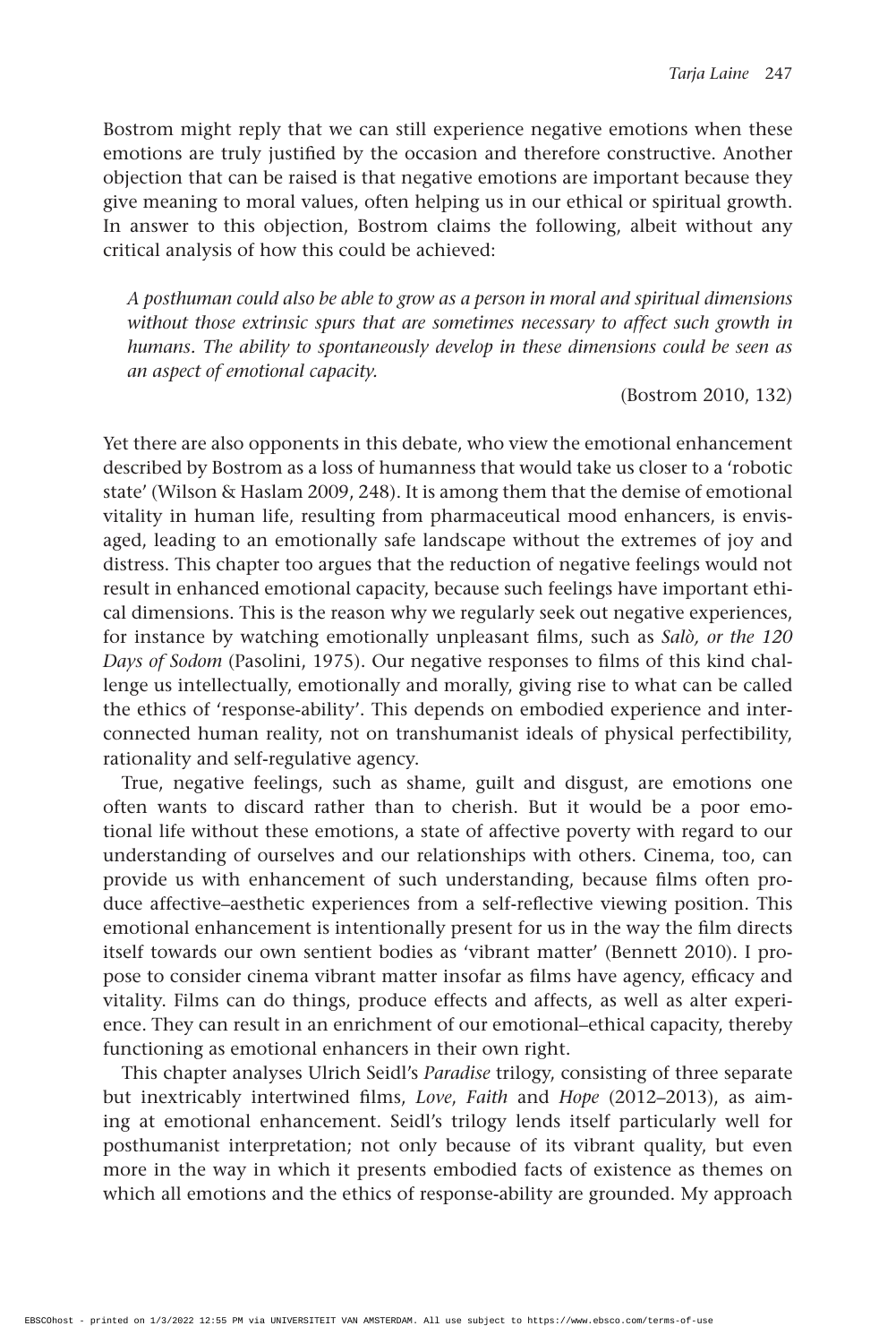opposes the transhumanist fantasies of disembodiment and autonomous agency in favour of embodied embeddedness in the world shared by humans and nonhumans. This version of posthumanism 'enables us to describe the human and its characteristic modes of communication, interaction, meaning, social significations, and affective investments [ ... ] in terms of the entire sensorium of other [non-human] beings and their own autopoietic ways of "bringing forth a world" ' (Wolfe 2010, xxv). In this chapter I first discuss the films independently, critically assessing what I interpret as posthumanist concerns embodied in these affectively charged works, and attempting to gain insight into their ethical significance. These posthumanist concerns are: speciesism in *Paradise: Love*, Cartesianism in *Paradise: Faith* and biopower in *Paradise: Hope*. Negative feelings, such as shame, disgust, humiliation and discomfort are at the heart of each of these films, not only testifying to the material agency of Seidl's trilogy, but also to what one might call the ethical project of the films. This ethical project is aimed at altering our practice of looking, which will be addressed in the final part of this chapter.

### *Paradise: Love***: 'I am not an animal'**

*Paradise: Love* focuses on Teresa, an overweight single mother in her 50s, who is on holiday in Kenya while leaving her 13-year-old daughter Melanie in the care of her sister Anna Maria, the protagonists of the *Hope* and *Faith* parts respectively. In this film, physical intimacy functions as a substitute for love, which Teresa clearly longs for. Soon after arrival she finds herself chasing one Kenyan beach boy after another in the context of the mutually exploitative, unofficial sex tourist industry of this Kenyan beach 'paradise'. The beach resort Teresa stays at is advertised as a location of 'comfort safari', but animals are noticeably missing in the scenery. There are only some half-tamed monkeys that are shooed away by security guards, occasional tour camels on the beach and ravenous crocodiles at a reptile park. These are meant as an obvious metaphor for Teresa and her three Austrian friends, who are also after 'pieces of meat'. Wildlife such as rhinoceros and elephants are only to be found as charms on the bracelets sold by the peddlers on the beach. This smacks of bitter irony, if one takes into consideration that both species are severely endangered due to illegal hunting in Kenya. Instead, it is the Kenyan men who are coded as animals, not only by the troubling discourse of the four women, but also by their dress and by their physical performance. Crucially, Seidl's film does not allow the spectator to observe this state of affairs from an ethically neutral position. Instead, we are confronted by the film, intimidated even, so that we have to adopt an ethical stand. In this way, *Paradise: Love* deconstructs the operational logic that defines the attitude of Teresa and her friends towards the Kenyans, an attitude that makes a clear distinction between 'civilized' Europe and 'wild' Africa.

Wolfe writes that, within some humanistic discourses, the question of agency is too easily associated with rationalism and language ability (Wolfe 2010, 129). Teresa and her friends consider the Kenyans severely limited in their agency, as they do not speak German. Regularly, the women ridicule the locals verbally, such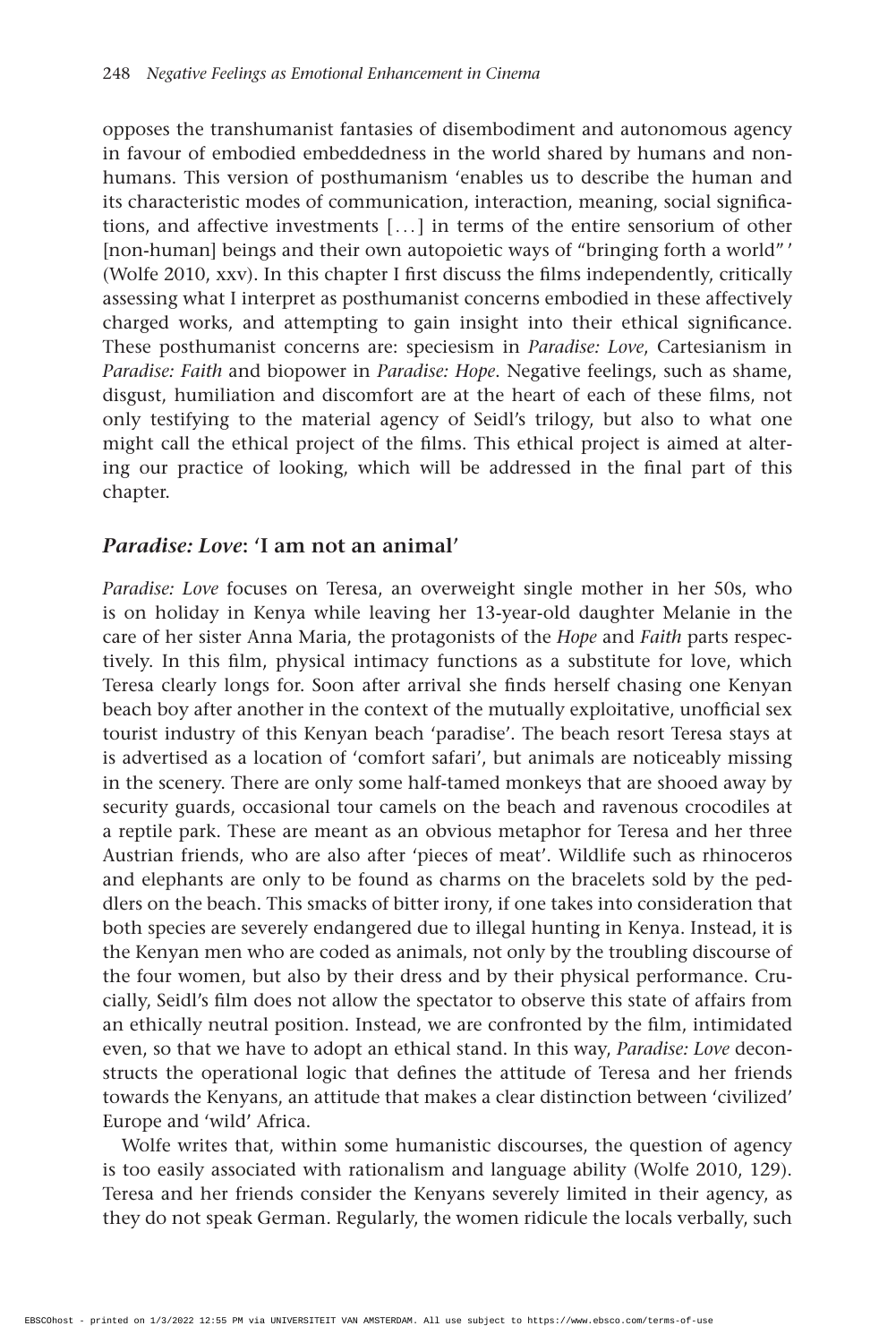as in the scene in which a giggling Teresa and her friend make bartender Jospath imitate the German words for bacon rind and baked blood sausage, foodstuffs which reminds them of his skin because of its glossiness. At one point Teresa complains that she cannot tell the locals from each other, thus putting them beyond her Western ability of recognition. The agency of the locals is confined to their bodily characteristics and their physical abilities only, located in the corporeal senses that traditionally have been considered lower than vision and hearing: touch, smell and taste.

When Teresa allows herself to be seduced by a young beach stud Munga, she instructs him to caress her more gently because she is 'not an animal' – again suggesting that, according to her, there is a fundamental divide between herself and Munga in this respect. In scenes like these, Teresa props up her own agency in an exploitative system, in which the locals have no agency apart from commodification of their sexual abilities. After having had intercourse, Teresa picks up her camera and starts taking snapshots of the naked, sleeping Munga, as if taking pictures of a sleeping animal. Teresa's progressively developing agential control culminates in a painful orgy scene, in which her friends bring her a young local as a birthday gift, who is promptly ordered to perform a sexually tinted 'wild African dance'. This is a scene of total objectification, in which the young man is constantly referred to as a 'beast' with a penis like a 'snake' and a body like a 'predator, ape, or tiger'. And when he is unable to get an erection despite Teresa and her friends attempting to arouse him, he is humiliated and finally thrown out of the room.

In one final scene Teresa takes Jospath to her hotel room. Once there, she first commands the mild-mannered, reluctant Jospath to take a shower and next to kiss her left thigh, then the right thigh and then 'in the middle'. Teresa's lack of human empathy, affinity and respect in this scene is tangible to the extent that the spectator starts volunteering these affects in order to fill in the emotional blank spot (Fisher 2002, 144). Above all, the spectator experiences shame, not so much because of what Teresa does, but rather from the fact that she is not ashamed of what she does. This confrontation with Teresa's raw desire is where we experience the function of shame at its purest, revealing the shared, response-able foundation of all individual existence. But, positioned on his hands and knees, Jospath meekly states that he 'cannot get used to it', out of a sense of maintaining his dignity perhaps. This triggers a bout of severe self-loathing in Teresa. She herself now fills in the emotional blank spot, which was first left to the spectator. This is not a question of Aristotelian catharsis or a purging of negative emotion, as the scene is still painful to witness, perhaps because we are all at risk of compromising our emotional integrity. This is what I understand Gilles Deleuze to mean when he talks about 'ethological attitude', which includes the fact that 'you do not know beforehand what good or bad you are capable of; you do not know beforehand what a body or a mind can do, in a given encounter, a given arrangement, a given combination' (Deleuze 1992, 627). Similarly, Karen Barad writes that it is precisely 'our actions lacking compassion' that makes the ethics of response-ability possible, 'a recognition that it may well be the inhuman, the insensible, the irrational, the unfathomable, and the incalculable that will help us face the depths of what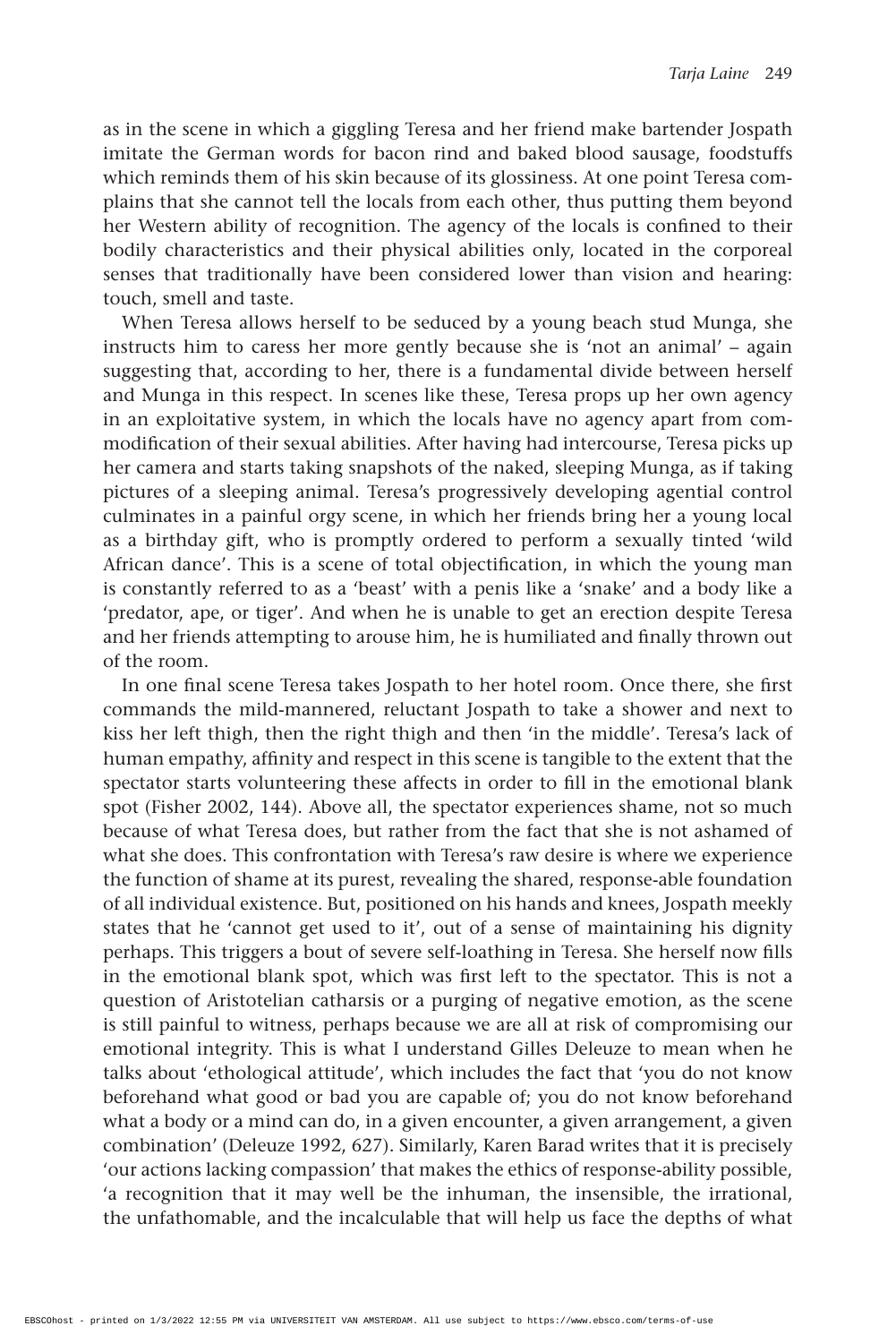responsibility entails' (Barad 2012, 216–218). It is a recognition that, in my view, would not be possible without negative emotions, and is the reason why we seek them out in cinema in the first place.

There are numerous telling (tableau) shots in *Paradise: Love*, which depict the divide between Europe and Africa, 'wild' and 'civilized'. In one shot the tourists lie on beach chairs positioned in a straight row in the foreground of the image. In the background is the beach, where the peddlers stand immobilized, staring at the tanning tourists with their wares in their hands. A rope in the middle of the image divides the foreground from the background, not only physically but also symbolically. The image composition of this shot evokes an association with exotic animals being stared at in the zoo, but in contrast to the operational logic of the film in general, here the situation is reversed. At the same time, it is significant that the tourists are noticeably indifferent to being stared at by the locals, as if the locals were lacking agency to act as subjects, instead of objects, of look. The divide in the image thus becomes a symbol for that unthinkable space where the two 'species' only meet as agents in the context of sexual supply and demand. In the final shot of the film Teresa walks alone on the beach in the early light of dawn, while from the opposite direction a group of beach acrobats doing somersaults pass her. This communicates a mutually exploitative system, which can only exist insofar as it is based on racism, economic disparity and lack of authentic human connection.

### *Paradise: Faith***: 'Free them from their carnal desires'**

It is unusual to distinguish between content and form in the context of film aesthetics. But in the case of *Paradise: Love* there is such a distinction, insofar as the film's content encompasses the difference between human and animal, while its form deconstructs it. Deconstruction is found in the way in which the film positions the spectators in an ethical space, in which they are invited to fill in the affects that its protagonists lack. This same strategy is found in *Paradise: Faith* as well, but in this film the focus is on the Cartesian attitude, which privileges mind over matter to such an extent that the essence of human being no longer depends on the embodiment. The name of the game is already clear in the opening scene of the film. Here Teresa's sister, Anna Maria, kneels in front of a crucifix, praying to it to free people from their carnal desires, and proceeding to whip herself with a cato'-nine-tails, a practice of mortification of the flesh, while the camera moves into a close-up of her open wounds. In Christianity, self-inducted pain has been seen as a source of enlightenment, an act of denying the body by way of imitating the suffering of Christ, so that it offers an avenue to a mystical union with Him (van Dijkhuizen 2009, 208). There is a strong suggestion in the film that Anna Maria's self-flagellation is an attempt to cancel out her sexual desire, which she is unable to deal with after her husband's accident left him confined to a wheelchair. Furthermore, as Neil Badmington points out, to feel sexual desire is to 'trouble the sacred distinction between the human and the inhuman' (Badmington 2001, 9). Thus,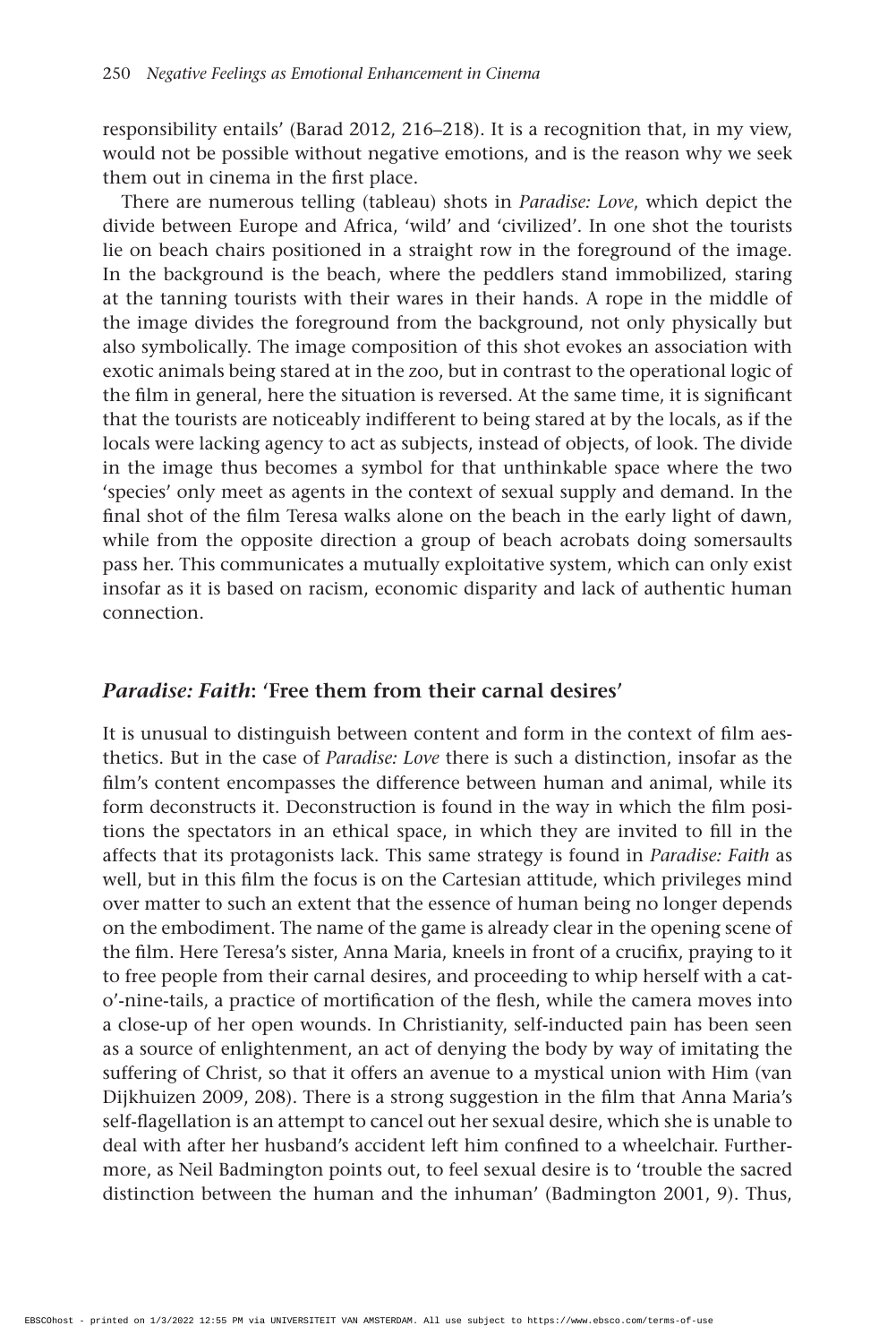Anna Maria's religious practice can be read as an attempt to cancel out the animal materiality of her body (earthly desire) in order to reach the unworldly state of divine immateriality, exceeding bodily processes (heavenly desire). This is the source of her superimposed facial expression of happiness, which one might typically expect to observe with a Prozac patient. It is also manifested in Anna Maria's tidily made bed, which is strictly divided in two. Spotless white bedding covers her right side of the bed, with a picture of Jesus on the bedside table, while a coarse brown counterpane is spread on the side intended for her husband, before he was exiled to the couch.

Anna Maria's clinical attitude towards the body becomes also clear in the sequence that immediately follows the opening scene. In this sequence she is portrayed at the place she works as a radiology nurse, where bodies are subjected to medical examination in a high-tech laboratory, as mere machines to be fixed. Her own house is no less hygienic than the hospital in which she works. This orderliness is emphasized by the film's setting, the image composition and the centrally positioned immobile camera. In one scene Anna Maria is shown playing her electric piano situated in front of a window covered with shutters and bordered by curtains. The vertical lines distributed evenly across the width of the fabric, combined with the horizontal lines of the window shutters, truly create a claustrophobic effect. It calls forth the image of a body-prison enclosed in its own materiality. Regularly, Anna Maria is shown in surroundings that are dominated by firm vertical and horizontal lines, such as the hallways of industrial blocks of flat, which she visits to convert the (often immigrant) residents to Christianity. Camerawork often emphasizes this rigidity with its immobility and the use of wide-angle lens, the depth of field demonstrating the bodily confinement of this character.

The camera becomes increasingly more mobile, adopting less 'carefully' selected angles as soon as Anna Maria's husband Nabil, who is an Egyptian Muslim, returns from his land of origin, to which he was apparently exiled by Anna Maria after his accident. But next she exiles Nabil in his own house as well, resentfully making him feel unwelcome. Nevertheless, Nabil's physical presence becomes more and more obtrusive, ranging from his nightly visits to the bathroom that disturb Anna Maria's sleep, to his attempt to rape her. Nabil's presence thus triggers a series of events of mutual humiliation that become increasingly violent, a true holy war on a domestic scale. I argue that Anna Maria's inhospitality is borne out by denial of her embodied existence, on which all compassion and the ethics of responseability is grounded, according to Vivian Sobchack. Sobchack writes that an ethical stance is based on the human body 'as a material subject that experiences and feels its own objectivity, that has the capacity to bleed and suffer and hurt for others because it can sense its own possibilities for suffering and pain' (Sobchack 2004a, 178). Anna Maria's inability for authentic encounter with others and her lack of compassion for her potential converts is indeed palpable. Instead, contempt is what she feels, using a figurine of 'Mutter Gottes' as an intermediary between herself and others. The only exception to this is her encounter with a drunken Russian woman that takes place towards the end of the film. The woman responds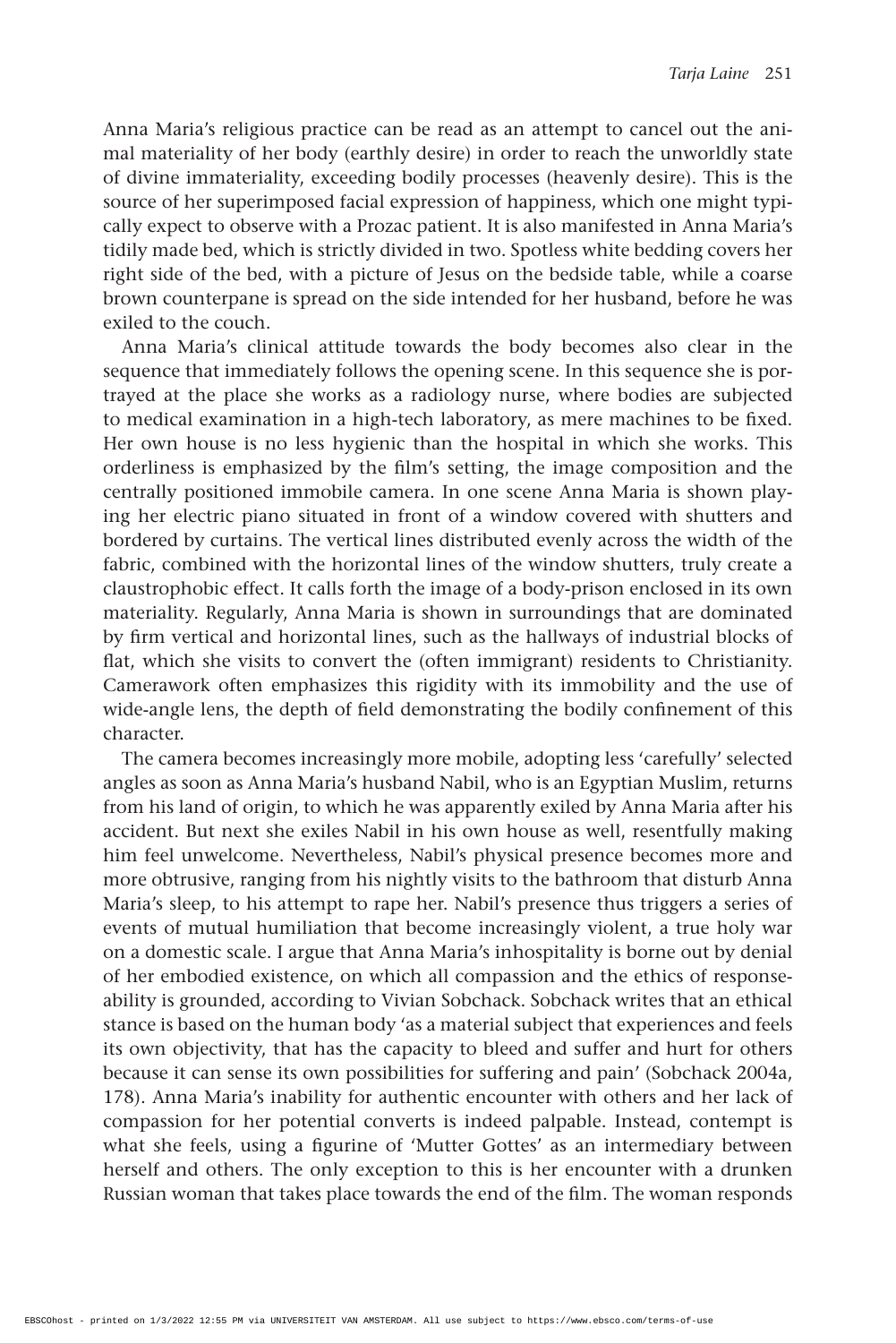to her missionary quest with the same inexcusable viciousness and contempt with which Anna Maria treats her own husband. In this scene, the setting is particularly messy and the camera shaky, constantly adopting new angles and ignoring the 180-degree rule. Half the time the woman violently insults Anna Maria, while trying to undress her in the other half. This renders Anna Maria almost completely helpless in a humiliating situation. It is this negative emotion of humiliation that triggers a bout of self-loathing in Anna Maria, and she ends up on her knees before her husband, begging for forgiveness. The film ends with a disturbing gesture of Anna Maria whipping a crucifix with her cat-o'-nine-tails, blaming Christ for her humiliation. The negative emotion conveyed in these scenes becomes contagious, insofar as the spectators are invited to feel and experience their own possibilities of inflicting humiliation and being humiliated, which complicates their moral judgement of the main character.

### *Paradise: Hope***: 'Discipline is necessary for success'**

Like *Paradise: Faith*, the third part of Seidl's trilogy, *Paradise: Hope*, is aesthetically dominated by vertical and horizontal lines in an immaculately orderly, white setting, combined with central, one-point perspective and an immobile camera with a wide-angle lens. This white setting is the interior of a school building, the location of a summer camp for overweight children, where Teresa's 13-year-old daughter Melanie has been sent. The building as a backdrop to the therapeutic scene evokes a strong association with prison or some other correctional institution, as if designed to discipline and punish unruly, obese bodies so that they might become 'normal'. The film presents a striking juxtaposition between orderly bodies being controlled and reformed in the spirit of Foucauldian biopower, and disorderly, unruly bodies that become layabouts as soon as they are out of sight of the institutionalized gaze. The all-seeing repression is represented here by the insensitive female dietitian and the sadistic male fitness trainer, whose personal motto is: 'Discipline is necessary for success.' A large part of the film consists of shots in which the children, dressed in uniform, are kept standing side by side in a straight row against the wall, or are made to march towards their daily activities in single file behind an instructor. Connotations with tortured bodies are hard to avoid when witnessing scenes in which the children are suspended by their arms from wall bars situated in front of a grated window. The play of vertical and horizontal lines in these scenes evokes an association with the diabolical barbarity of medieval torture by means of the rack.

In this way all pleasure in physical exercise is efficiently quelled, while all forms of bodily movement emerging from social interaction between the children (dancing, pillow fighting) is strictly discouraged. Even the enjoyment of food, which is usually based on the pleasure one feels when one's physical appetites are satisfied, is tightly regulated. On the other hand, the obese bodies can be seen as a form of rebellion against the normative discourse that describes and defines what is 'normal' weight, or a 'normal' body. Even though the dormitory is designed to resemble a penitentiary, with its bunk beds and minimal comfort, the children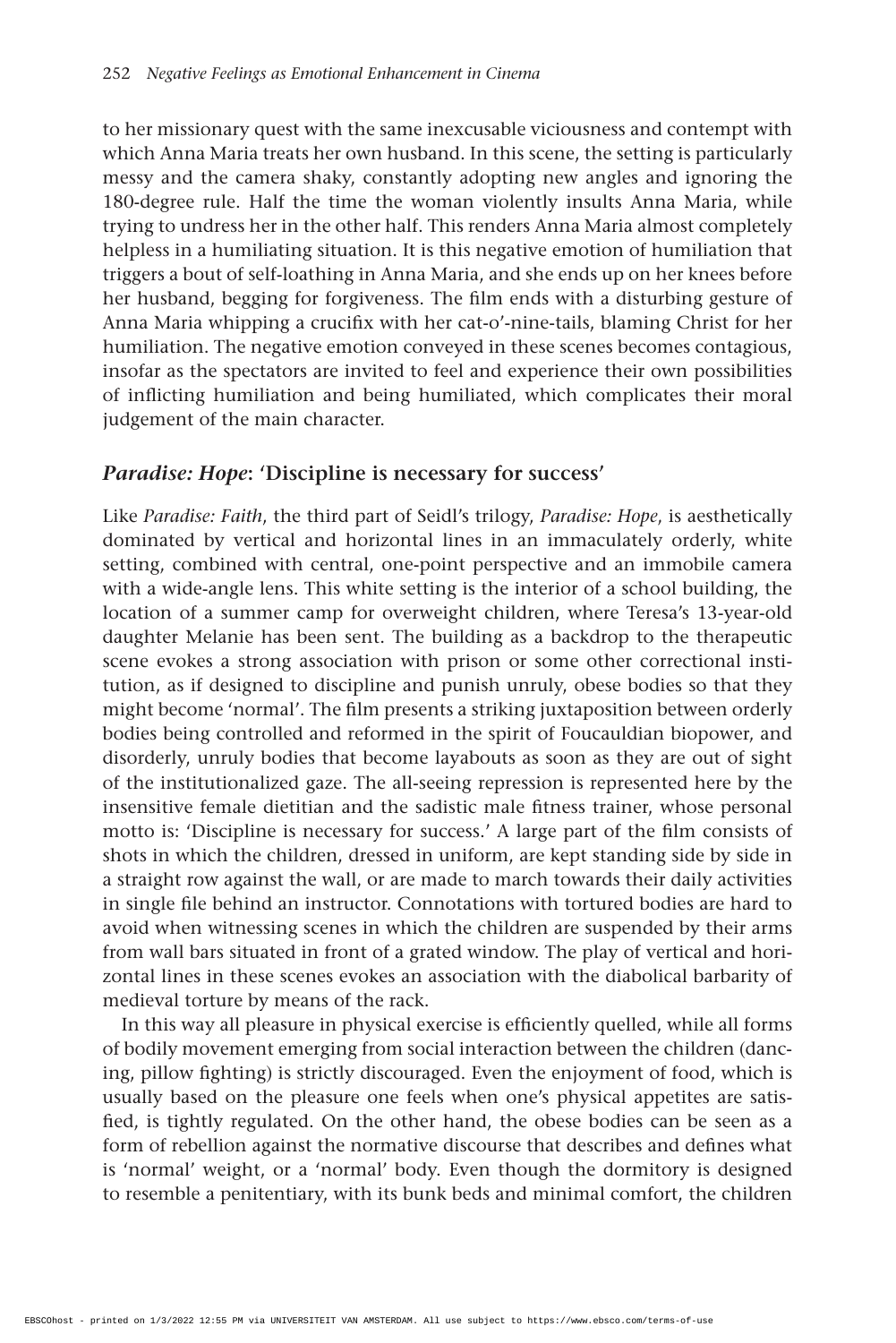quickly take possession of this space by smuggling in candy, beer and cigarettes, by scattering their belongings all over the place, and by throwing secret parties that involve stripteases, spin the bottle and stealing food. It is often at these moments of rebellion that the camera becomes mobile too, as if it were also freed from otherwise firmly established aesthetic restraints. Furthermore, the children are remarkably outspoken about their sexuality and nothing in their conversations or in their way of being-in-the-world testifies of discomfort about their body shapes or their embodied existence. This suggests that the demand to manage their bodies in order to enter into the realm of normalcy originates from societal apparatuses of biopower, and not from within the children's own agency. The fat camp is an example of the way in which human bodies are targets of disciplinary biopower, although it also offers intrinsic opportunities for resistance, such as when Melanie and Verena escape the camp to get drunk in a local 'tanzbar'. But, of course, the problem is that these acts of rebellion are merely reactive to disciplinary power, not positive actions as such.

However, the central storyline revolves around the not-so-innocent flirtation between Melanie and the fat camp's world-weary physician. It is this element in the film that triggers negative emotions, since it is painful to watch these scenes, which just stop short of actual sexual intimacy between the two, but constantly suggest that we are about to cross a line. This negative emotion is borne out by anticipation, with a heightened sense of urgency that something is to be done on behalf of Melanie regardless of whether she herself shares that urge. It is a futureoriented, oppressive concern for Melanie's well-being, which involves both the expectation that sexual abuse will take place, and an appeal that this will not be the case. And when the physician finally ends the flirtation, relief sets in as the outcome we have anticipated so nervously turns out to be virtual – potential, but not actualized. So this is how Seidl's film produces affects: it evokes a future-oriented emotion that is negatively charged, and subsequently replaces this negative affect with a positive one. It is through this strategy that hope emerges, an emotion which is not based on an institutionalized demand for normalcy though. Rather, it is based on what Janet Wolff (2008) terms the 'aesthetics of uncertainty' as the film avoids any clear coordinates of what Melanie's ensuing actions will be. This allows her to become an independent character in her own right, which is something that cannot be claimed on behalf of the protagonist in the two first films of the trilogy.

### **Material agency**

*Paradise: Love* begins with what might be characterized as a mood-setter for the whole trilogy, a sort of non-musical overture that is not a part of the plot, but which establishes the emotionally resonant aesthetics of Seidl's work. This resonance is truly disturbing, and it saturates the spectators' emotional engagement with all three films. The opening sequence starts off with a static establishing shot of a tacky bumper car pavilion with no movement within the frame apart from the on and off blinking of the bumper car headlights and the light bulbs stringed along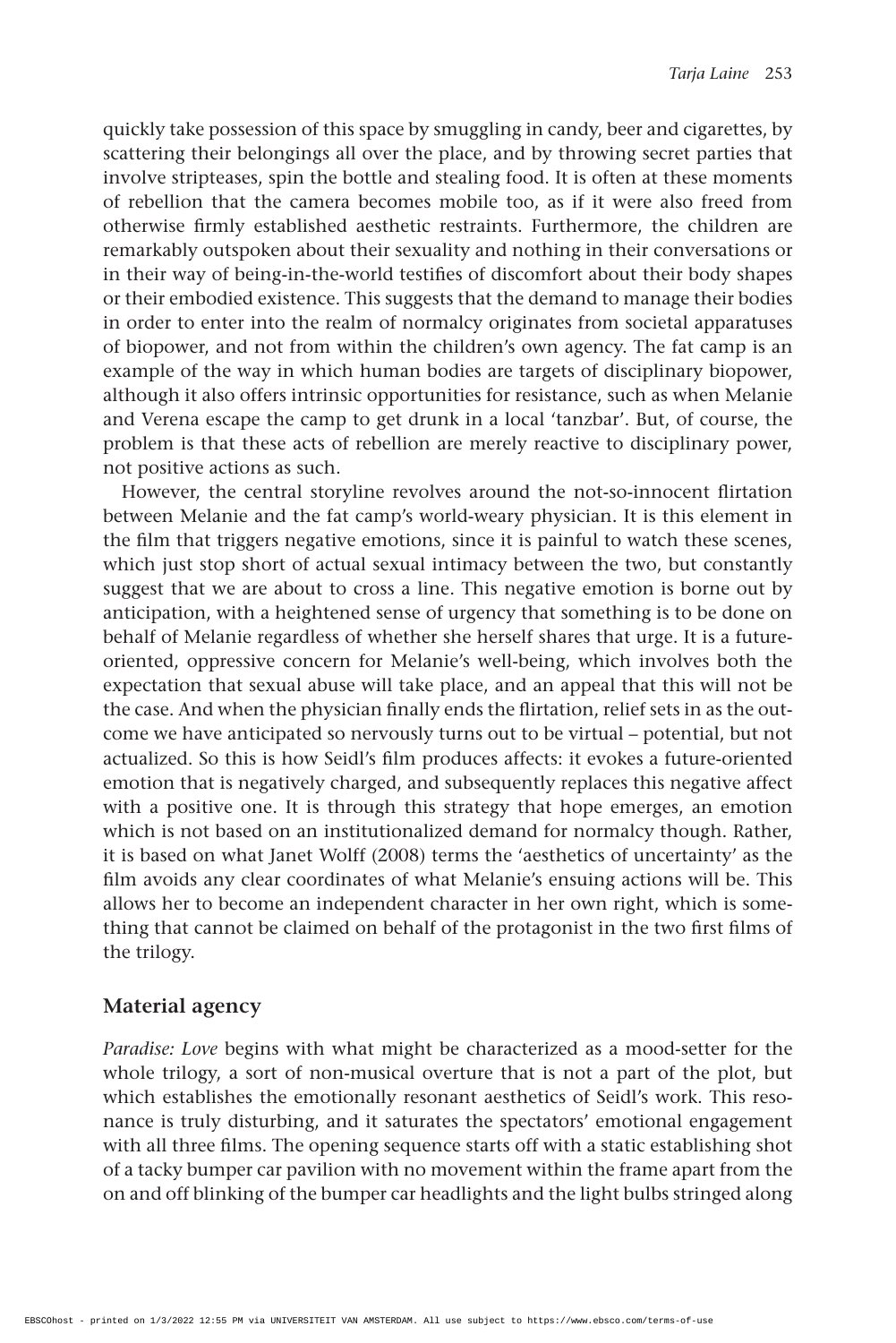the edges of the pavilion. The cars are carefully arranged in front of the camera, positioned in the corner in a dynamic composition, which renders the anticipation of the drivers, already sitting in their cars, almost palpable. In the following shot, Teresa, observing this scene, is shown against the campy pavilion wall that depicts a paradise palm beach, metaphorically as artificial as her future holiday destination. There is no sound apart from a low buzz and distant fairground music, until a loud alarm and the locking of the safety bar are heard and the fun begins. In several close-up shots, in which a SnorriCam is mounted in front of the bumper cars facing the drivers, we observe a group of cognitively challenged people, apparently with Down syndrome, as they scream in excitement in the maelstrom of the ride. The camera switches from one close-up shot to another, as if dancing among the drivers in a constantly changing editing rhythm. The unflinchingly intimate mood in which this sequence is shot elicits negative affect as the opening is exceptionally confronting. For instance, the drivers regularly stare directly into the camera as if eager to display their disability, thus inviting the spectator to invade their privacy and bodily integrity. This sense of unwilling invasion is a pertinent part of the spectators' experience throughout the trilogy. Furthermore, as Lisa Cartwright and David Benin point out, moments of negative affect like these can trigger self-reflection on how we look at disabled bodies. That films can trigger this kind of self-reflection confirms that they have material agency, which they can exercise upon the spectators. In the opening of *Paradise: Love*, this material agency resonates with the spectators in ways that potentially lead to acknowledgement of their own response-ability in the diverse compositions of relations between different bodies (to be looked at).

The relationship between looking and being looked at is also central in a voyeuristic scene in *Paradise: Faith*, in which Anna Maria stumbles upon a bunch of people having group sex in a park at night. At first she only hears distant moaning, which arouses her curiosity. Then she makes her way through the bushes towards the outdoor orgy, the camera following closely from behind her shoulder. The camera alternates between explicit images of unsimulated sex and reaction shots of Anna Maria, staring at the scene strangely frozen, arrested in her simultaneous horror and fascination. It is this alternating between captivation and rejection embodied in the cinematography that draws us into the film, producing affective intentionality designed to throw the spectators out of their secure viewing positions.

Similarly, in *Paradise: Hope*, there is a scene in which the physician, dressed in swimming trunks, follows Melanie, wrapped in a beach towel, into the forest during a break in the middle of a day hike. In this scene, the camera is centrally positioned and immobile at first, as Melanie enters the forest looking over her shoulder to see if someone is following her. Then the physician enters the frame from off screen and follows her, looking back to see if anyone is noticing. Inside the forest, the camera is a mobile steadicam, following Melanie as she makes her way along a narrow path, regularly looking back over her shoulder. At some point the camera no longer follows Melanie, letting her to escape from its hold as it were. But then the physician once more enters the frame from off screen, gazing over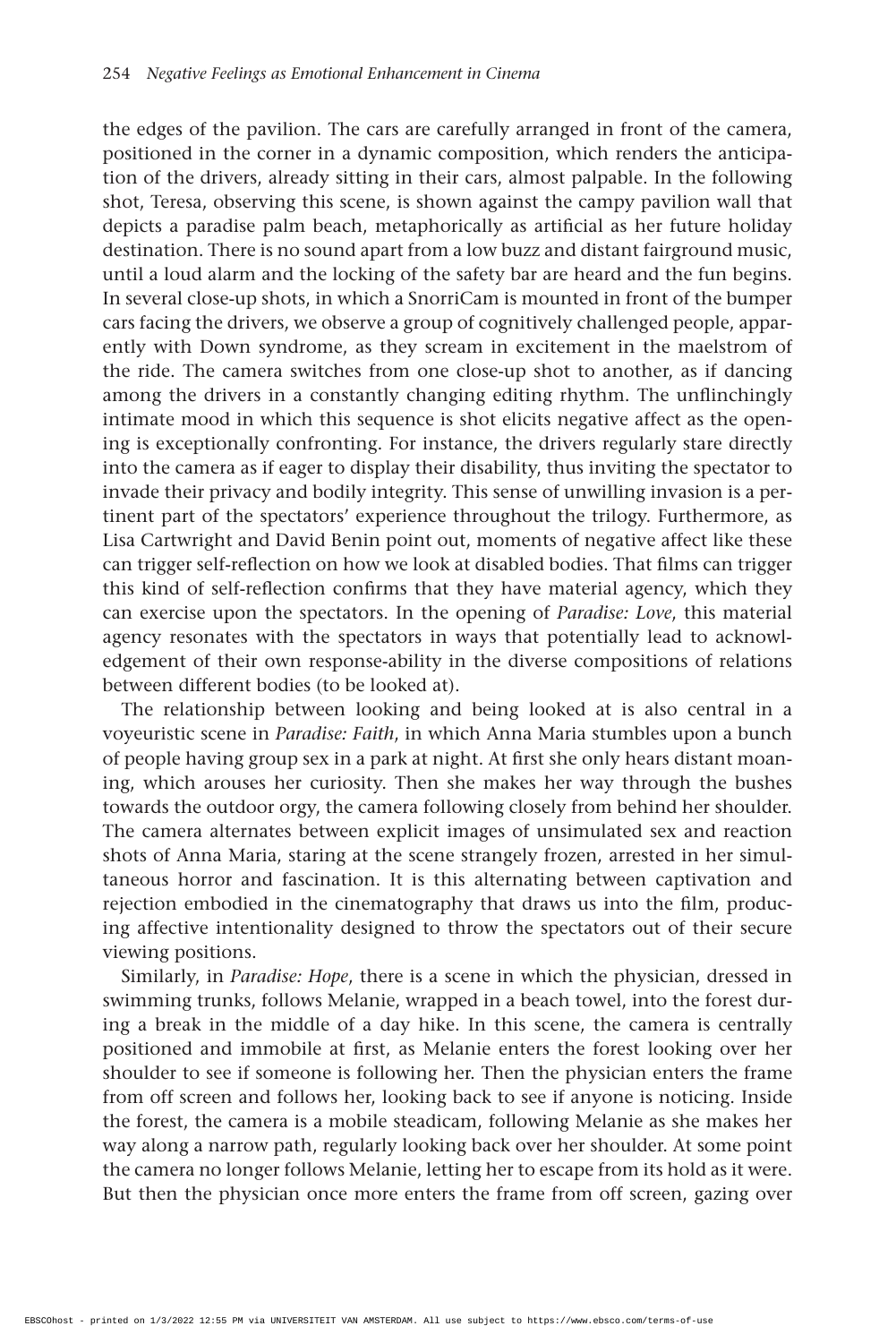his shoulder as he does, enticing the camera to follow as he approaches Melanie. The sequence ends with a long shot of Melanie and the physician hugging each other in a small clearing, and the film cuts to the next scene in a meadow with the fitness trainer exercising the children to the rhythm of his whistle. The organization of the cinematography in the forest scene creates an uncomfortable tension, the camera compelling us to follow Melanie and the physician to where we do not necessarily want to be. Furthermore, the fact that they are constantly looking back makes the scene all the more effective, as it makes us aware of being in the presence of the two characters. The scene is not meant to be witnessed, but the camera compels us to stay, and we are suddenly strongly confronted with our involuntary voyeurism.

This is how the material agency of cinema can make demands on our spectatorial responsibility, when we feel compelled to watch scenes that arouse negative emotions in us. But, as I hope to have demonstrated, in the *Paradise* trilogy experiencing negative emotions is worth our while, even necessary, for the development of an ethical stance towards what the films represent and how this is realized. Yet the trilogy also contains vibrant moments that are characterized by beauty and serenity, such as the painterly shots of Teresa and Anna Maria in which the use of lighting and the image composition evoke an association with Titian or some other classical master. I think this testifies to the filmmaker's affinity with, or even (moral) compassion for, his characters. The same author who has often been accused of sadism and ethical breaches by some critics. However, Melanie is denied her own 'Venus moment' in *Paradise: Hope*. Although she is shown lying in a picturesque setting – a beautiful forest bathing in morning mist – the image is ruined by the presence of the physician breathing in her odour as she lies, unconscious after her wild night out. Perhaps this image intends to communicate how close Melanie got to being seriously traumatized. Finally, though, she retains a certain innocence, and only suffers a broken heart. The negative emotion produced by this image intensifies the significance of the scene, generating a self-reflective insight that cannot be ignored. This insight is related to the way in which all three films direct our attention – albeit in a highly negative way – to how we generally engage with films, not only as subjects but also as objects of affective action. Furthermore, even though the negative affects discussed here are decisively anticathartic, it does not follow that these affects would lack ethical value altogether, since their self-reflective character is essential for our understanding of human relationships when it comes to cinema as a vehicle for emotional enhancement.